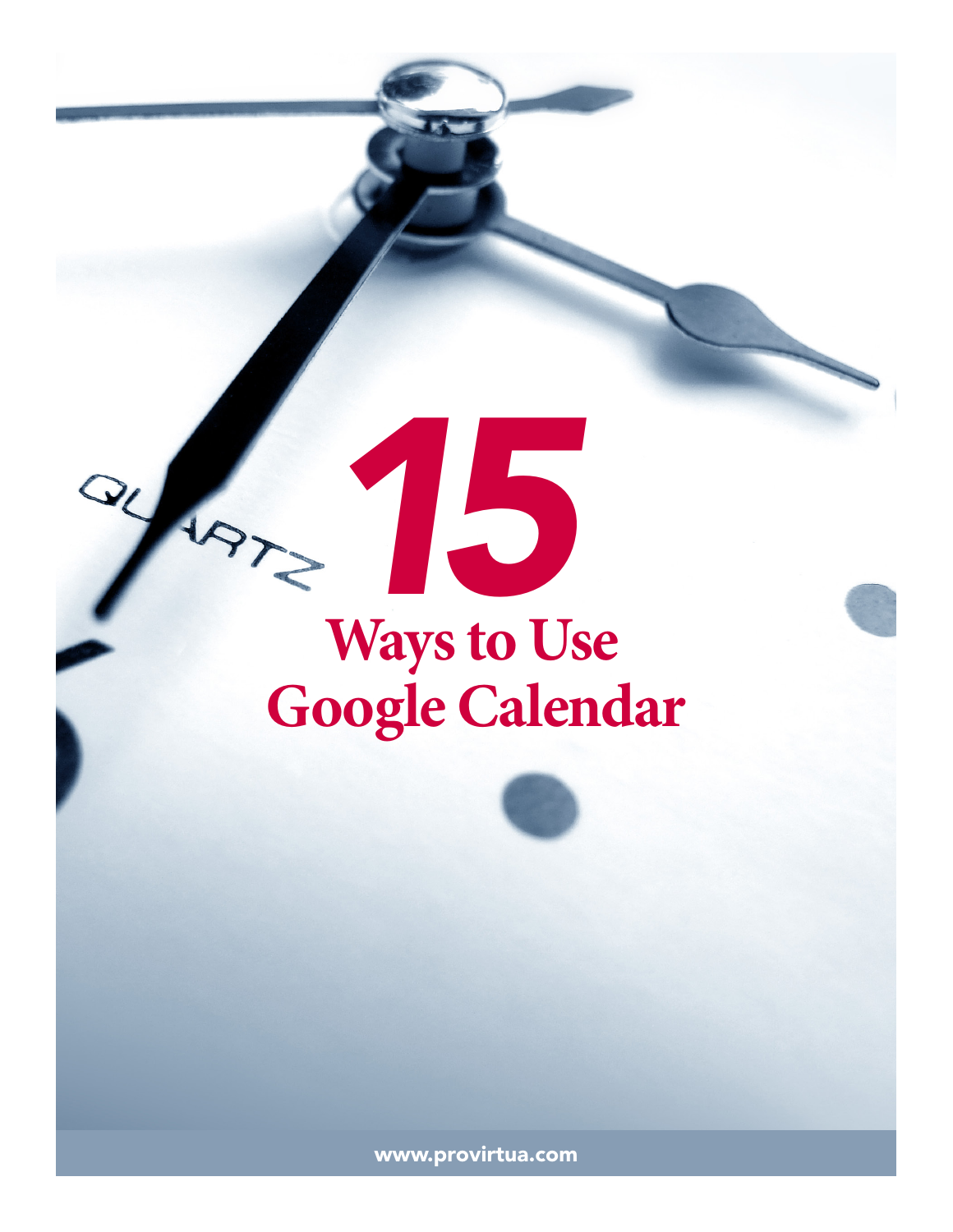# **Ways to Use Google Calendar**

*15*

- *1.* Import events from Microsoft Outlook Calendar, Yahoo! Calendar, Apple iCal and Gmail.
- *2.* Google's search feature allows you to find a specific event quickly.
- *3.* View a mini-calendar version from your desktop with a Google desktop gadget so that you don't have to open your browser to view your agenda.
- *4.* Preferences can be set to add weather info for US cities in order to plan your day better.
- *5.* Set up email notifications including a daily agenda that can be printed and kept in a convenient location.
- *6.* Keep track of Birthday and other special days ahead of time and show that special someone that you are thinking about them.
- *7.* Set your reminders via SMS leaving enough time to finish up with a current appointment or project and make the commute to your next appointment. Being late doesn't leave a good impression. You probably have plenty of things on your to-do list and don't need to get behind.
- *8.* Access your calendar via SMS when you are on the go. You can even add or change events with your mobile phone!

*Keep Up With Your Busy Schedule*

- *9.* To promote your events to potential clients share your calendar in a gallery or include them in public event searches.
- *10.* Share group activities like game schedules, networking events, or project milestones by placing an interactive, graphical version of your calendar into your personal website or blog.
- *11.* Share your calendar with family members. This way you can all view each other's schedules side by side to plan your next reunion, anniversary or birthday party.
- *12.* Allow people to save all or just a few of your events to their own calendar by using reminder buttons on your web page or blog.
- *13.* Friends or organizations can view your agenda and share their own calendar info with you.
- *14.* Set limits on how much info can be shared and with whom. For example, you can allow a family member to see details about your daughter's ballet recitals but not your more personal appointments.
- *15.* Send and track invitations. This includes new invitations, replies, changes, and cancellations. Your friends or colleagues can post responses even if they don't use Google Calendar.